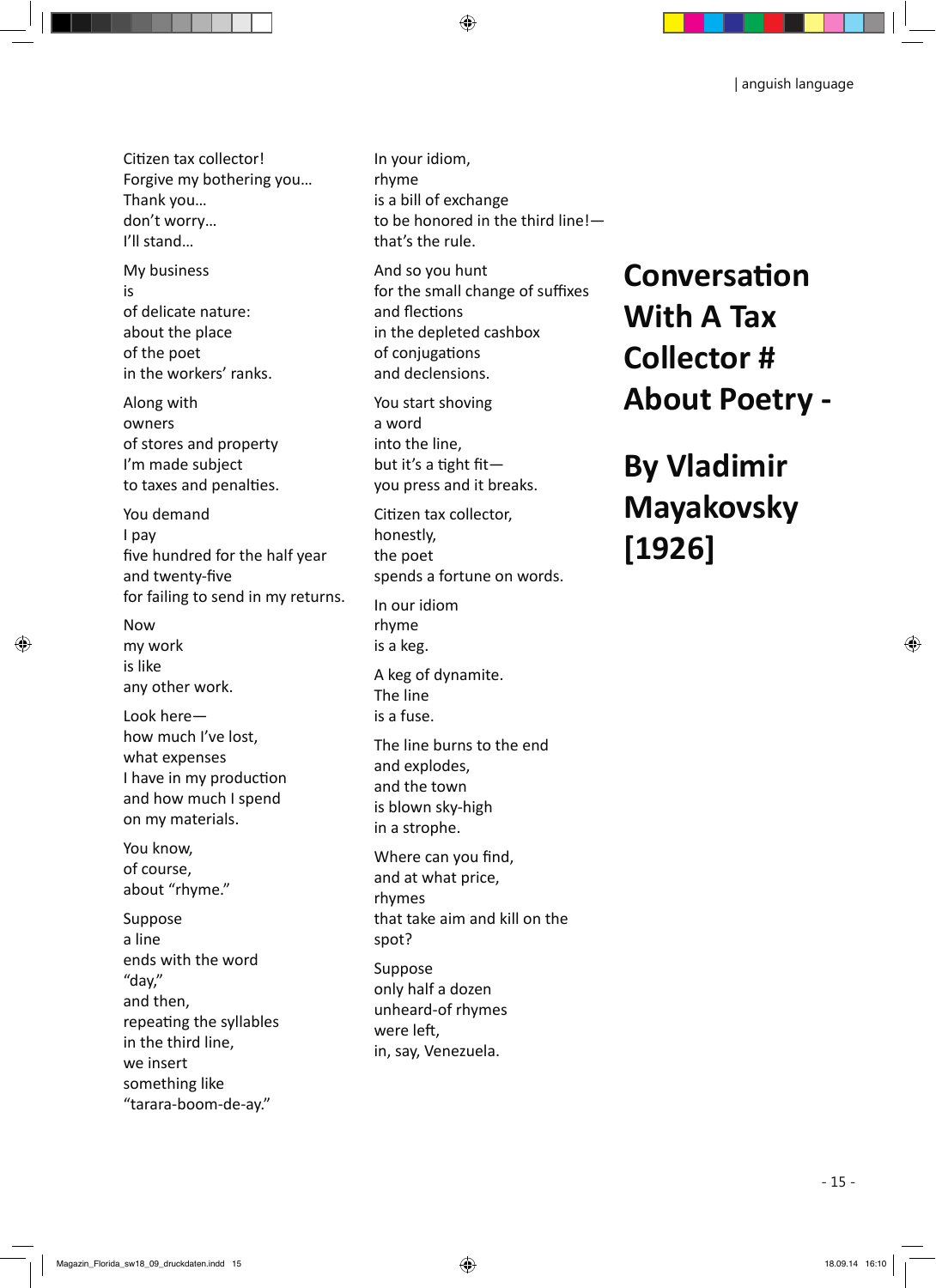◈

anguish language |

And so I'm drawn to North and South. I rush around entangled in advances and loans. Citizen! Consider my traveling expenses. —Poetry— —all of it! is a journey to the unknown.

Poetry is like mining radium. For every gram you work a year.

For the sake of a single word you waste a thousand tons of verbal ore.

**But how** incendiary the burning of these words compared with the smoldering of the raw material.

◈

These words will move millions of hearts for thousands of years.

Of course, there are many kinds of poets. So many of them use legerdemain!

And, like conjurers, pull lines from their mouths their own and other people's.

Not to speak of the lyrical castrates?! They're only too glad to shove in a borrowed line.

This is just one more case of robbery and embezzlement among the frauds rampant in the country. These verses and odes bawled out today amidst applause, will go down in history as the overhead expenses of what two or three of us have achieved.

As the saying goes, you eat forty pounds of table salt, and smoke a hundred cigarettes in order to dredge up one precious word from artesian human depths.

So at once my tax shrinks.

Strike out one wheeling zero from the balance due!

For a hundred cigarettesa ruble ninety; for table salt a ruble sixty.

Your form has a mass of questions: "Have you traveled on business or not?"

But suppose I have ridden to death a hundred Pegasi in the last 15 years?

And here you have imagine my feelings! something about servants and assets.

But what if I am simultaneously a leader and a servant of the people?

The working class speaks through my mouth, and we, proletarians, are drivers of the pen.

As the years go by, you wear out the machine of the soul.

And people say: "A back number, he's written out, he's through!"

There's less and less love, and less and less daring, and time is a battering ram against my head.

Then there's amortization, the deadliest of all; amortization of the heart and soul.

◈